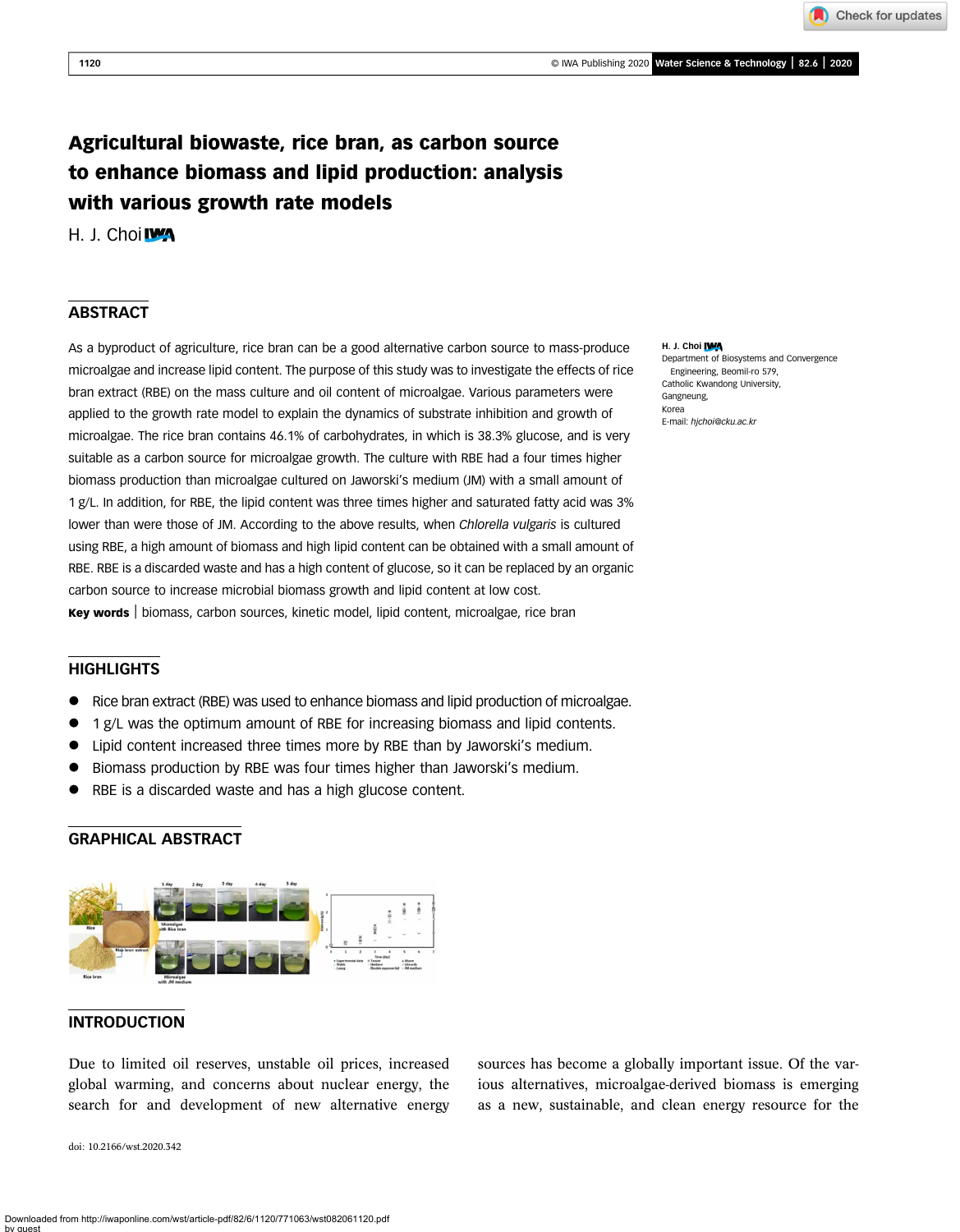production of third generation biofuels [\(Wang](#page-10-0) et al.  $2017$ ). Almost all of the microalgae resemble mono-cellular photosynthetic organisms that live in salt or fresh water and are often called 'phytoplankton' [\(Choi](#page-9-0) 2014). Because microalgae are very common organisms that are widely distributed throughout the planet, they form the lowest layer of the food chain of the marine ecosystem [\(Choi &](#page-9-0) Lee  $20I4$ ). The greatest advantage of using microalgae as a new alternative energy source is that cell division is very easy and populations can increase numerous times in a short period of time [\(Choi & Lee](#page-9-0)  $2015a$ ). The production of corn and sugarcane, the main raw materials for biofuels, cannot be doubled in a short period of time. However, microalgae can rapidly multiply if the environmental conditions such as water temperature, light, and nutrients are optimal [\(Gupta](#page-9-0) et al.  $2015$ ). In addition, unlike ordinary plants, microalgae do not require stem or root tissue, and all cells can thus participate in photosynthesis. Thus, the amount of biofuel obtained from microalgae when cultivated in the same area is much higher than that obtained from plants such as corn and soybeans [\(Gupta](#page-9-0) et al. c). Finally, microalgae do not generate increasing costs because they do not need to be cultivated in a cropland. The use of microalgae as a biofuel does not pertain to the current controversy about using precious food sources for fuel, such as with biofuels sourced from crops. Since microalgae grow in water environments, the land does not need to be used for cultivating, leaving the land available for grow-ing food crops ([Choi & Lee](#page-9-0)  $2015a$ ; [Choi & Yu](#page-9-0)  $2015$ ). Despite these many advantages, the principal obstacle to the commercialization of microalgae-derived biodiesel is the over-production cost compared to fossil fuels. In order to lower the cost of micro-algae-derived biodiesel, various factors need to be considered such as the selection of microalgae strains with high lipid content, cultivation method, and harvesting method ([Gupta](#page-9-0) et al.  $2016a$ ). Among these, the problem of mass cultivation of microalgae using an inexpensive carbon source is the first problem that needs to be addressed.

Microalgae are photosynthetic organisms with relatively simple growth requirements other than water, carbon dioxide, light, and nutrients. They also have explosive growth potential when growth conditions are optimized [\(Gupta](#page-9-0) *et al.* 2016b). Previous studies have shown that microalgae can cultivate under autotrophic, mixotrophic, and heterotrophic conditions [\(Gupta](#page-9-0) et al. 2016a). When microalgae are grown under heterotrophic or mixotrophic conditions, the biomass can be harvested 4–5 times and the lipid content in the microalgae cells can be increased more than 40% compared to the autotrophic condition (Li [et al.](#page-10-0) 2014; [Wang](#page-10-0) et al. 2017). The commonly used carbon sources for mass culture of microalgae include xylose, saccharide, acetate, glucose, and methanol ([Li](#page-10-0) [et al.](#page-10-0) 2014). Among these, glucose is the most commonly used. However, any external carbon source requires additional costs, and the cost of such an external carbon source mitigates the price reduction of microalgae-derived biodiesel. In this study, in order to overcome this problem, rice bran extract (RBE) was used, which is a discarded agricultural waste containing a large number of minerals, sugars, and nutrients, as an external carbon source for the mass culture of microalgae and to increase the lipid content.

Rice is one of the world's three major crops, along with corn and wheat, and is an important food source in Asian countries [\(Signes-Pastor](#page-10-0) et al. 2017). Rice bran forms from peeling rice husk, which is a crumbly mixture of peel, seed coat, hornblende, and embryo. This rice bran contains 95% of the nutrients contained in rice ([Zhao](#page-10-0) et al. 2018). The annual production of rice bran in Korea is about 400,000 tons, of which 3% is used for livestock feed, 5% is used for rice bran oil, and  $92\%$  is discarded [\(Hong & Wang](#page-10-0) 2017). Rice bran contains 38.3% carbohydrates as well as inorganic nutrients and minerals [\(Hong & Wang](#page-10-0) 2017; [Signes-Pastor](#page-10-0) [et al.](#page-10-0)  $2017$ ; [Zhao](#page-10-0) et al.  $2018$ ). Therefore, it could be considered as an important external carbon source for microalgae mass cultivation. The purpose of this study is to investigate the effects of rice bran extract (RBE) on Chlorella vulgaris (C. vulgaris) growth and lipid content in the mixotrophic condition. The effects of the pH, temperature, and concentration of rice bran concentrate on microalgae were analyzed using the Haldane, Double exponential, Edwards, Luong, Webb, Moser and Teissier models. In addition, the lipid content of the microalgae grown in the RBE was analyzed and compared with microalgae cultured in Jaworski's medium (JM).

# MATERIALS AND METHODS

#### Cultivation of Chlorella vulgaris

In this study, Chlorella vulgaris (C. vulgaris: KMMCC 145) was selected, which is high in lipid content and resistant to environmental change compared to other microalgae [\(Choi](#page-9-0) 2014). C. vulgaris has a high protein content, a balanced amino acid composition, and the potential to produce high value-added products useful in various fields such as pharmaceuticals, health foods, feeds, and nutrients [\(Choi](#page-9-0)  $&$  Lee 2014). The microalgae used in the experiment were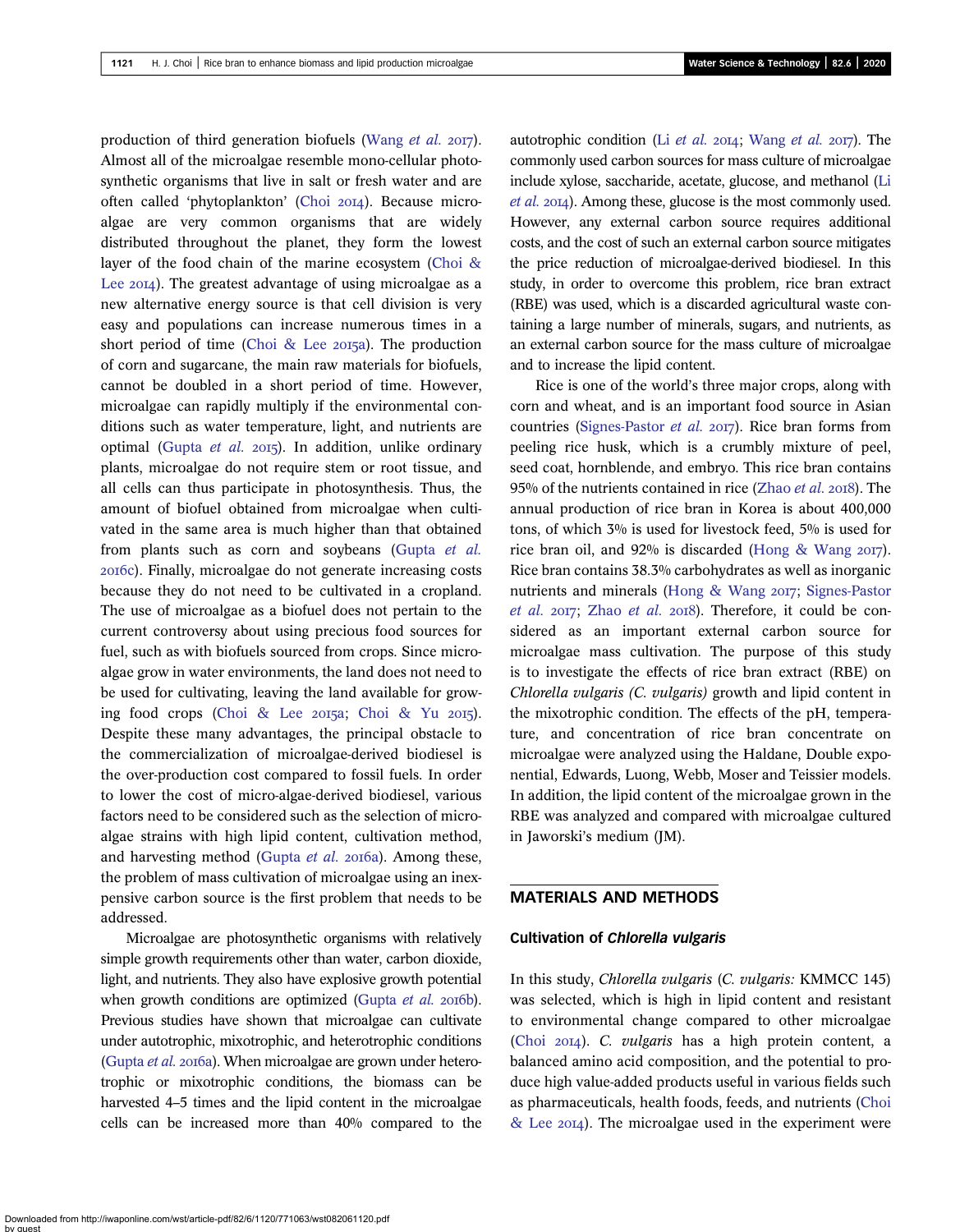purchased from the Korea Ocean Research & Development Institute (KAERI) at a quantity of 15 mL and were grown in a thermostat at  $25 \pm 1$  °C for 5 days using JM. The components of the detailed JM are described in [Choi & Yu](#page-9-0)  $(20I5)$ . The light source of the incubator was a light emitting diode (LED) and the model FP-60-12 power supply (AD & Lighting, Suwon, Kyonggi-Do, Korea) was used for the microalgae cultivation. The LEDs were white in color, with a light intensity of 120  $\mu$ mol/m<sup>2</sup>s; the light period was 16 L: 8D at pH 7. The initial concentration of C. vulgaris in the control without RBE was  $0.1124 \pm 0.02$  g/L.

#### Rice bran extract

Rice bran was collected at a farm in Gangneung, Korea. The collected rice bran was filtered using an 80 mesh sieve to remove the rice husk and contaminants. Rice bran under an 80 mesh sieve was dried in an oven at 80 $\degree$ C for 24 hours to sterilize the microorganisms. 50 g of dried rice bran was added to 1 L of distilled water and stirred at  $60^{\circ}$ C in a shake incubator (MR-R505, Mrga Science, Korea) to extract the main nutrients contained in the rice bran. The RBE was filtered with a membrane filter of  $0.45 \mu m$  (Whatman) to separate the residue. The RBE was refrigerated at less than  $4^{\circ}$ C, diluted to a predetermined concentration, and used for microalgae growth experiments.

#### Experimental design

The experiment was carried out in the form of a batch-test, and the temperature, photo period, and light intensity were set to the same conditions as the culture conditions. Microalgae and various amounts (0–20 g/L) of RBE were mixed in a 10 L reactor according to the experimental design. The mixed solution was reacted at a stirring speed of 150 rpm for 7 days. After the reaction was completed, 10 mL of the solution was sampled at a predetermined time, and the biomass increase was measured. The pH was adjusted to 3–12 with 0.5 mol NaOH and HCl and the temperature was adjusted to  $15-40$  °C. All experiments were carried out with all other parameters fixed during the measurement of each parameter.

#### Analytical methods

Qualitative and quantitative analyses of inorganic elements and metals contained in RBE were performed using an inductively coupled plasma-optical emission spectrometer (700 ICP-OES, Aglient Technologies, USA). The RBE component analysis was performed using liquid chromatography (Agilent 1290; Agilent Technologies, USA). The specific growth rate  $(\mu)$  was calculated using Equation (1)

$$
\mu = \ln\left(\frac{X_1 - X_0}{t_1 - t_0}\right) \tag{1}
$$

where  $\mu$  is the specific growth rate (1/day),  $x_0$  and  $x_1$  are the maximum concentration of microalgae (cells/mL) after the initial and constant incubation time, respectively, and  $t$  is the incubation time (day).

The dry mass of microalgae in biomass was measured by filtering 50 mL of the sample with a GF/C grade microfiber/ glass filter (Whatman, UK) and drying at  $105^{\circ}$ C for 24 hours.

$$
B=\frac{C_b-C_{b_0}}{t-t_0}\tag{2}
$$

where B is the amount of biomass, and  $C_b$  and  $C_{b0}$  are the amounts of biomass at  $t$  and  $t_0$ , respectively. The growth and inhibitory effects of microalgae on various conditions were analyzed using the Haldane, Double exponential, Edwards, Luong, Webb, Moser and Teissier models. pH was measured using a pH meter (ISTEK, pH-20N).

A wet oil extraction method was used, and the solvent was a nucleic acid (Junsei, Japan). The microalgae mixed with the nucleic acid were stirred for 3 hours, and the solvent-containing solvent layer was recovered and evaporated under reduced pressure (Genevac, EZ2 PLUS). The solvent was volatilized and the remaining oil was recovered. The above extraction procedure was repeated three times for complete recovery of the oil. The amount of microalgae oil extracted was calculated as follows:

Lipid content = 
$$
\frac{Amount \ of \ recovered \ oil \ (g)}{Amount \ of \ dried \ microalgae \ (g)} \times 100
$$
 (3)

Analysis of fatty acids in microalgae was carried out according to EN ISO 5508 (EN ISO 5508) and EN ISO 550 after analysis of lipid content (mg/g oil) of extracted oils.

#### Statistical analysis

The data presented in the tables and figures are the mean values  $\pm 3.\sigma$  of five replications. Where error bars are not visible, the errors were smaller than or equal to the symbols. The differences between the mean values were calculated using Tukey's test at the 0.05 level with Origin software (v.7.5, OriginLab, Northampton, MA, USA).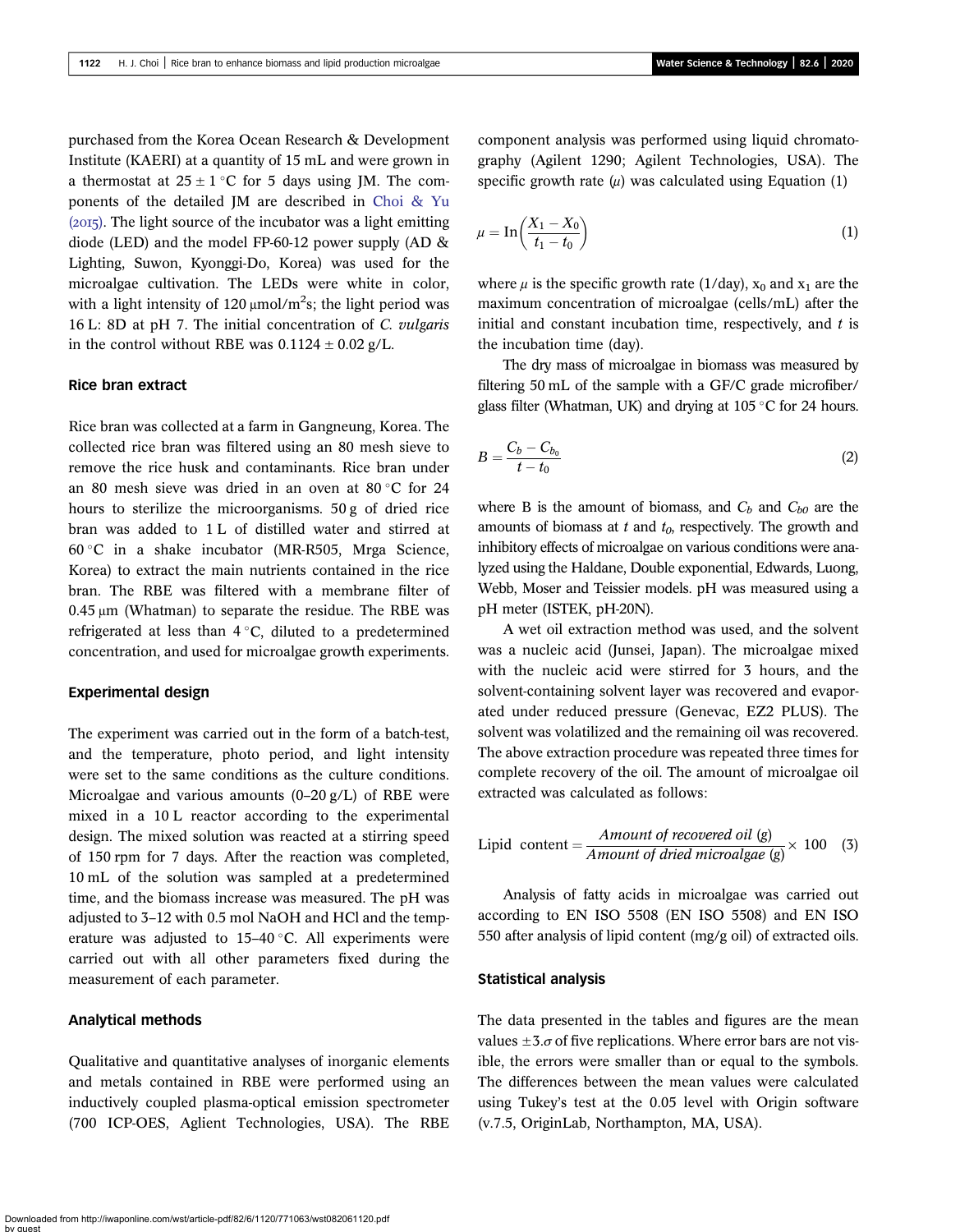## RESULTS AND DISCUSSION

## Characteristic of the rice bran extract

The RBE contains about 13.5% moisture, 13.2% protein, 18.3% lipid, 8.9% ash, and 46.1% carbohydrate. It also contains a large number of minerals including Ca, P, Fe, Zn, and Mg, which are essential for the growth of microalgae. In particular, P and K contain 15 and 18 mg/g, respectively. The carbohydrates contained in RBE are 38.3% of glucose and 7.8% of cellulose (Table 1). According to previous studies, mainly glucose is used as an external carbon source for mass proliferation of microalgae [\(Hong &](#page-10-0) [Wang](#page-10-0) 2017). Glucose improves microbial photosynthesis and the absorption of organic matter [\(Zhao](#page-10-0)  $et$   $al.$  2018). RBE contains large amounts of glucose and essential minerals, which is believed to have a significant influence on microalgae growth.

## Impact of various parameters on the growth of microalgae

#### pH

pH determines the solubility of  $CO<sub>2</sub>$  and minerals in microalgae media and directly or indirectly affects the metabolism

Table 1 | Nutrient composition of rice bran extracts

| <b>Composition</b> |                                                                           | <b>Rice bran extract</b>                                                                                                                           |
|--------------------|---------------------------------------------------------------------------|----------------------------------------------------------------------------------------------------------------------------------------------------|
| Calorie            |                                                                           | 286 (Kcal)                                                                                                                                         |
| Moisture           |                                                                           | 13.5%                                                                                                                                              |
| Protein            |                                                                           | 13.2%                                                                                                                                              |
| Fat                |                                                                           | 18.3%                                                                                                                                              |
| Ash                |                                                                           | 8.9%                                                                                                                                               |
| Carbohydrate       | Glucose<br>Cellulose                                                      | 38.3%<br>7.8%                                                                                                                                      |
| Vitamins           | Retinol<br>ß-carotene<br>Thiamin<br>Riboflavin<br>Niacin<br>Ascorbic acid | $0 \mu g/g$<br>$6.0$ mg/g<br>$2.50$ mg/g<br>$0.50$ mg/g<br>$25.0$ mg/g<br>$0 \frac{\text{mg}}{\text{g}}$                                           |
| Minerals           | Ca<br>P<br>Fe<br>Na<br>K<br>Zn<br>Mg<br>Cu                                | $0.8 \text{ mg/g}$<br>$15 \text{ mg/g}$<br>$0.6$ mg/g<br>$0.5 \text{ mg/g}$<br>$18 \text{ mg/g}$<br>$0.4$ mg/g<br>$4.0 \frac{mg}{g}$<br>$0.6$ mg/g |

of microalgae (Chiu [et al.](#page-9-0) 2015). To investigate the effect of pH on the microbial mass culture using RBE, the temperature was controlled at  $25^{\circ}$ C, the concentration of RBE extract was 2 g/L, and the pH was adjusted to 3–10. Experiments were carried out for 5 days using C. vulgaris at various pH and the growth rate was calculated using average data.

The calculated C. *vulgaris* growth data were applied to various growth models and the results are shown in Figure 1. Experimental results showed that the growth rate of C. vulgaris was  $0.515-0.601$  (day<sup>-1</sup>) at pH 8, which was the best growth rate. Subsequently, the growth rate decreased with increasing pH. Especially, pH 10 showed a low growth rate of 0.135–0.172  $\text{(day}^{-1})$  and a lower growth rate of 0.01–0.012  $\text{(day}^{-1})$  at pH 12. Thus, at a higher pH of 10, the proliferation of C. vulgaris significantly reduced, regardless of whether or not RBE was added. The growth rate of microalgae using JM was similar to that of RBE, and the growth rates were 0.08 and 0.11  $\text{(day}^{-1})$  at pH 7 and 8, respectively. The solubility of inorganic carbon is directly related to the growth of microalgae, and the solubility of inorganic carbon is influenced by pH. Most of the inorganic carbon is present as  $CO<sub>2</sub>$  when the pH is less than 5, and  $CO<sub>2</sub>$  and  $HCO<sub>3</sub>$  are present in the same condition at  $pH = 6.6$  and almost  $HCO<sub>3</sub>$  when the pH is 8.3 ([Farooq](#page-9-0) *et al.* 2016; [Figueroa-Torres](#page-9-0) *et al.* 2017). In general, microalgae convert inorganic carbon in the form of  $CO<sub>2</sub>$  and  $HCO<sub>3</sub>$  into carbon dioxide via carbonic anhydrase and use the carbon for photosynthesis. The microalgae then grow through photosynthesis using these inorganic carbon sources ([Cheah](#page-9-0)  $et$   $al.$   $2016$ ). Therefore, pH 8 is optimal for growing C. vulgaris, and pH 7–9 is the



Figure 1 | Maximum specific growth rate of Chlorella vulgaris by various pH values with different inhibition models (cultivation: 5 days, amount of rice bran extract: 1 g/L, and temperature: 25 °C,  $n = 5$ ).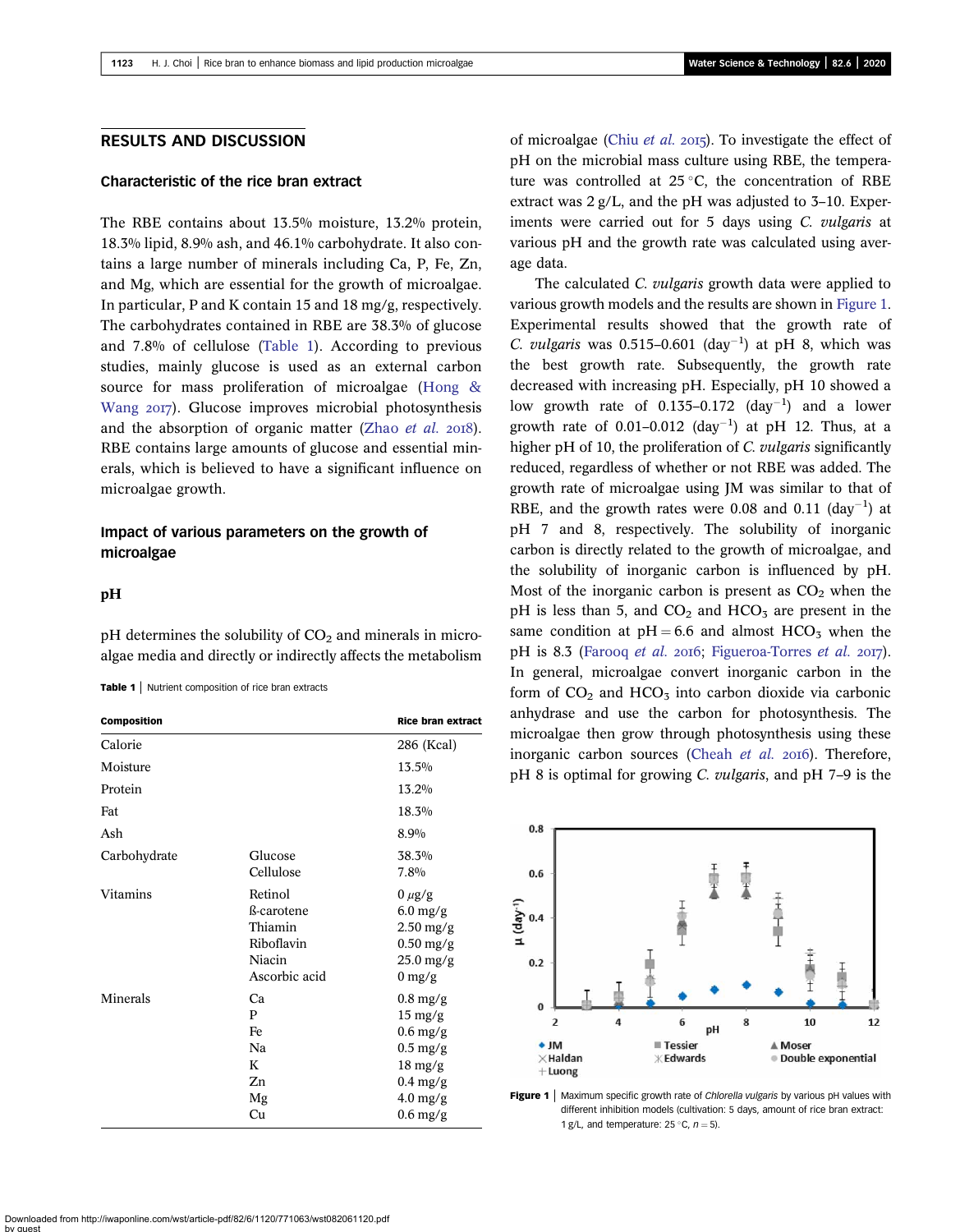optimum range for culturing microalgae. In particular, inorganic carbon is present in the form of  $CO<sub>3</sub>$  at up to pH 9, at which it is not absorbed by C. vulgaris, and the growth of microalgae is thus inhibited ([Heimann](#page-9-0) 2016). Therefore, in order to increase the absorption and utilization of  $CO<sub>2</sub>$  by microalgae, the pH should be controlled during cultivation (Lee *[et al.](#page-10-0)* 2015). According to previous studies, the maximum growth rate  $(\mu_{\rm max})$  was 0.382  ${\rm (day^{-1})}$  at pH 8 when C. vulgaris was cultivated using corncob extract, a biological material [\(Choi & Lee](#page-9-0) 2019). The RBE used in this study showed a growth rate ranging from 1.35 to 1.52 times higher than that of corncob extract. This suggests that the carbon sources contained in RBE acted as external nutrients to C. vulgaris growth. pH affects the physiological parameters of microalgae because it can directly affect the cell permeability and the hydronium form of the inorganic salt. It can also indirectly affect the absorption of inorganic salts. Therefore, pH plays an important role in the microbial metabolism and control of hydrogen production.

#### Effect of RBE concentration

While the growth of microalgae requires various nutrients and minerals, P, N, and K are essential nutrients for microalgae growth (Lee *[et al.](#page-10-0)* 2015). However, in general, the amounts of P, N, and K in water are relatively small and are distributed ([Markou](#page-10-0) *et al.* 2014). These conditions often serve as limiting factors for plant growth, including microalgae, and can determine microalgae productivity under conditions where light is sufficient and temperature is opti-mal ([Choi & Lee](#page-9-0) 2015a; [Gupta](#page-9-0) et al. 2016c). The main nutrients of carbon and hydrogen can be obtained from water and air, but nitrogen, phosphorus, potassium, and trace elements must be absorbed from external nutrients ([Farooq](#page-9-0) et al. 2016). Therefore, optimizing the concentration of external carbon sources for the mass cultivation of microalgae is an important parameter along with pH and temperature. To investigate the effect of RBE concentration on C. vulgaris proliferation, RBE was varied to 0–25 g/L and fixed at pH 7 and  $25^{\circ}$ C according to the results of previous experiments. The growth rate of C. vulgaris increased rapidly with increasing RBE concentration of up to 1 g/L RBE in all growth models (Figure 2). The growth rate of C. *vulgaris* was the highest at 0.61  $(\text{day}^{-1})$  in the Luong model, followed by the Webb 0.58  $(day^{-1})$ , and Tessier and Edwards 0.58 and 0.57  $\text{(day}^{-1}\text{)}$  models. In the results of the analysis of experimental data by applying various control models, the C. vulgaris growth experiment showed maximum growth rate of 0.60  $(\text{day}^{-1})$  using RBE, and the



**Figure 2** | Maximum specific growth rate by different doses of rice bran extract (pH: 7, temperature: 25 °C, and cultivation: 5 days,  $n = 5$ ).

maximum growth rate using the Luong model was closest to that of the experimental data.

The various growth control models are directly related to the growth rate of the microalgae and the initial RBE concentration, and can also be used to deduce the substrate saturation coefficient and maximum substrate concentration at which the growth is discontinued [\(Figueroa-Torres](#page-9-0) et al.  $20I7$ ). As the concentration of RBE increased above  $3 g/L$ , the growth rate decreased rapidly. Finally, at an RBE concentration of 20 g/L, the growth of microalgae significantly slowed at  $0.12-0.58$  (day<sup>-1</sup>). During the experimental period, the color of C. vulgaris gradually changed to brown after 3 days with the RBE concentration of 3 g/L, and the C. vulgaris grew abnormally at the beginning of the experiment until the RBE concentration of 5 g/L was reached. This suggests that, as the concentration of RBE increased, the content of nutrients also increased, and excessive nutrients adversely affected the growth of C. vulgaris. Similar research results was found in previous studies. While microalgae growth was increased when glucose was below 10 g/L, it was inhibited above 10 g/L. In addition, excessive quantities of nutrients caused the active growth of fungi in the medium (Lee *[et al.](#page-10-0)* 2015; [Geada](#page-9-0) *et al.* 2017). Choi & Lee  $(20I9)$  reported that C. vulgaris growth was stopped when the corncob extract reached 15 g/L, and white fungi appeared on the medium after 2 days. From the results of this experiment, white fungus appeared at an RBE concentration of 5 g/L after 3 days. From day 4, the proliferation of the fungus increased sharply, and the proliferation of C. vulgaris was markedly decreased when viewed with the naked eye. These results indicate that as the concentration of RBE increases, the fungi appear earlier and proliferate more actively. The organic ingestion of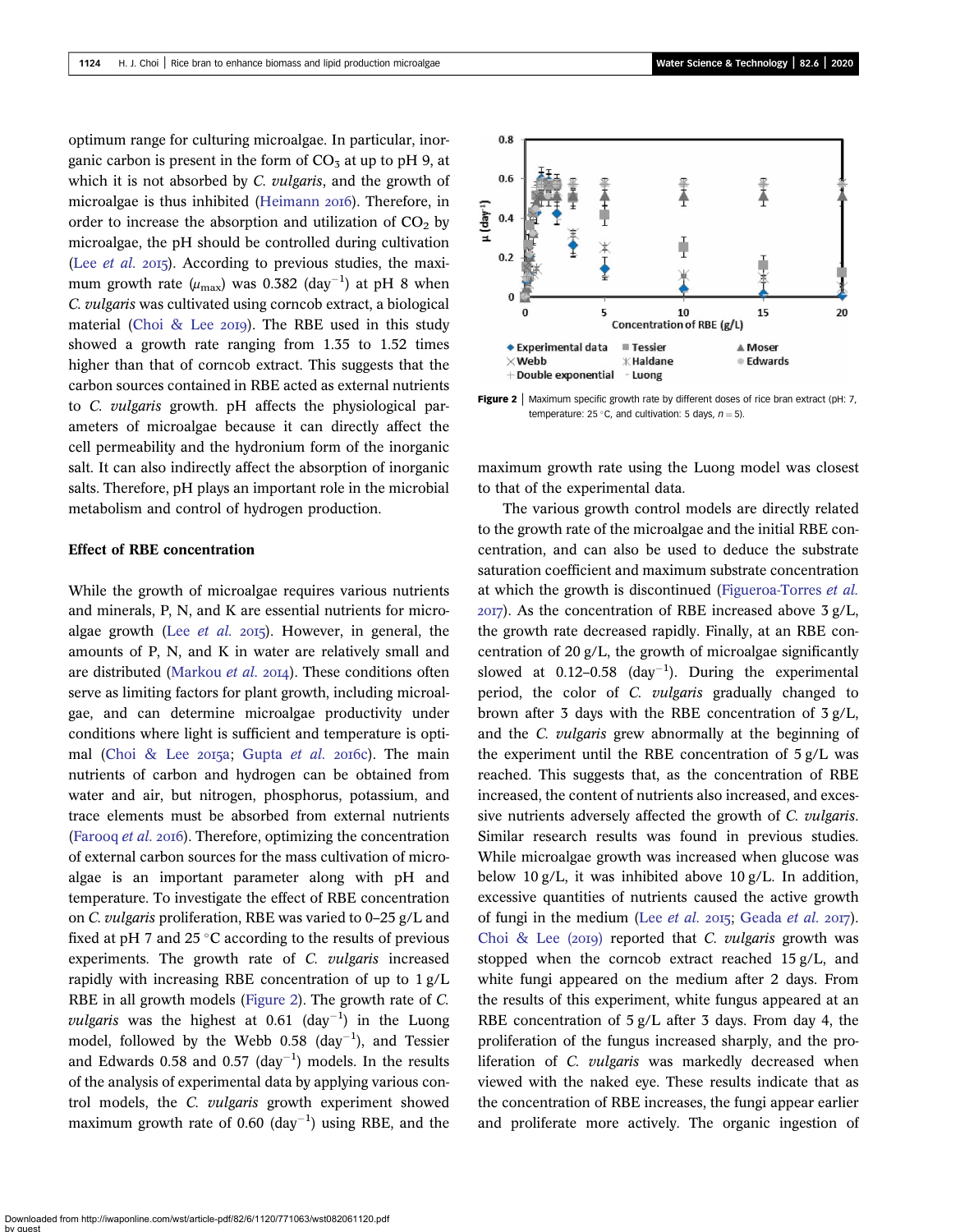microalgae occurs through sugar translocation through the membrane [\(Ansari](#page-9-0) et al. 2017; [Geada](#page-9-0) et al. 2017). A large amount of glucose  $(C_6H_{12}O_6)$  contained in RBE is a central compound of carbohydrate metabolism, and it is a type of aldehyde group-bearing sugar (Hong  $&$  Wang 2017). Therefore, a 1 g/L RBE concentration is recommended for the prevention of fungal growth and mass proliferation of C. vulgaris. The ability to mass-cultivate microalgae with a small amount of external carbon source can reduce the cost of external carbon sources, which is a good way to reduce the cost of microalga-derived biodiesel.

#### Effect of temperature

Besides oxygen concentration and pH, temperature is a mediating parameter that affects the growth of microalgae. Microalgae can grow at high and low temperatures depend-ing on the species ([Gupta](#page-9-0) *et al.* 2015). Temperature is an important factor in determining the growth rate, cell size, biochemical components, and nutrient requirements in microalgae growth; therefore, microalgae living at high and low temperatures differ in size and growth rate [\(Geada](#page-9-0) et al.  $2017$ ). In order to investigate the effect of temperature on the growth of C. vulgaris in this experiment, the optimum temperature condition was determined by fixing the RBE concentration to 1 g/L, pH 7–8, and incubation period to 7 days. The optimum temperature for microalgae growth was  $20-30$  °C and the highest growth rate was observed at  $25^{\circ}$ C (Figure 3).

In general, the optimum temperature for the growth of freshwater microalgae is  $25 \pm 2$  °C (Lee *[et al.](#page-10-0)* 2015). Even if RBE was used as an external carbon source, the optimum temperature conditions for the growth of microalgae did not significantly change. If the temperature is too low (below 16 $\degree$ C), the growth rate of microalgae slows down. When the temperature is too high (above  $35^{\circ}$ C), the activity of microalgae enzymes is inhibited and photosynthesis activity is decreased. As a result, the growth protein synthesis in the microalgae is decreased and the microalgae growth is slowed down ([Huang](#page-10-0) et al. 2017). Moreover, temperature also affects lipid accumulation as well as microalgae growth. Although the cell density is increased below the optimum temperature, the lipid content of the microalgae decreases sharply with increasing temperature (Wu [et al.](#page-10-0) ). Temperature-related lipid accumulation mechanisms may refer to the enzyme instability associated with carbon fixation (ribulose bisphosphate carboxylase/oxygenase: RuBisCO) and lipid biosynthesis (Acetyl CoA carboxylase) [\(Hong](#page-10-0) *et al.* 2017). Therefore, microalgae are not able to



Figure 3 | Effect of temperature for biomass of Chlorella vulgaris (pH: 7-8, amount of rice bran extract: 1 g/L, and cultivation: 7 days,  $n = 5$ ).

regulate the temperature inside the cell, and it is therefore necessary to maintain the optimum temperature for mass culture.

# Relationship between biomass and the consumption of glucose in RBE

The correlation between the increasing biomass and the consumption of glucose in RBE was investigated by fixing the pH at 7–8, the temperature at  $25 \pm 2$  °C, and the RBE at 1 g/L through the above parameter optimization experiment. As the biomass increased, the amount of glucose in the RBE decreased (Figure  $4(a)$ ). The correlation  $(R^2)$  between the biomass and the consumption of glucose was determined to be 0.9751, indicating that the glucose contained in RBE directly affected the biomass increase. The biomass of C. vulgaris with RBE increased continuously up to 5 days, showing 2.52 g/L biomass, and no significant change was observed thereafter. The microalgae were cultivated in JM without RBE, showing  $0.73$  g/L biomass on the fifth day ([Figure 4\(b\)](#page-6-0)). The growth of C. vulgaris using RBE was about four times greater than that of JM.

Organic carbon sources used under mixotrophic conditions affect the biomass productivity and lipid content of microalgae. These effects depend on the type of organic carbon source and the concentration of organic carbon sources. Also, even the same carbon source has different effects on species of microalgae ([Geada](#page-9-0) et al.  $2017$ ). Among the organic carbon sources such as glucose, glycerol, xylose, rhamnoose, fructose, sucrose, and galactose, glucose is known to be the most effective carbon source of microalgae (Li  $et$  al.  $20I4$ ). However, due to the high cost of glucose, some researchers have used products derived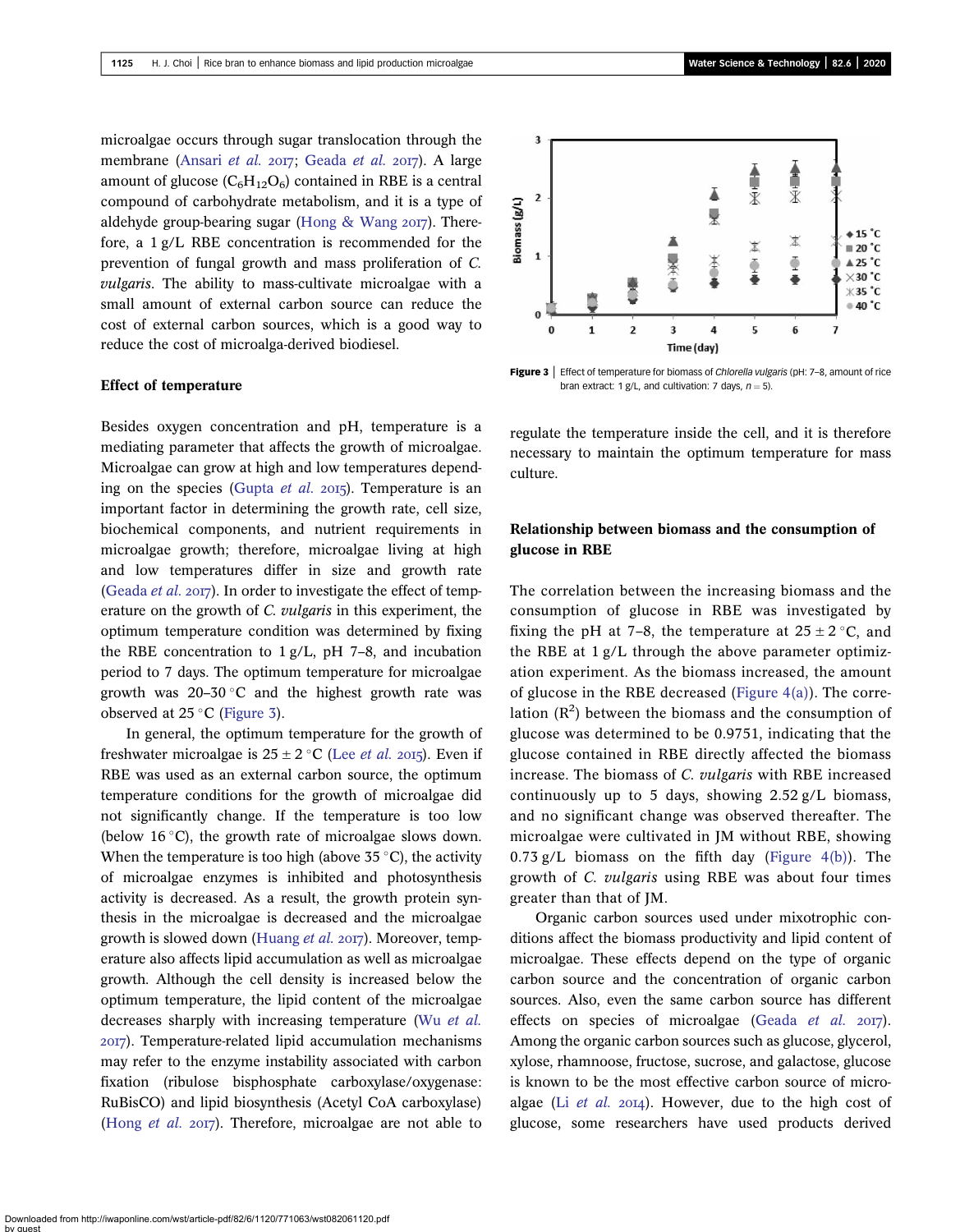<span id="page-6-0"></span>

Figure 4 | (a) Relationship between biomass and glucose concentration in rice bran extract (RBE) (b) Biomass productivity with rice bran extract (RBE) and Jaworski's medium (JM) (pH: 7–8, amount of rice bran extract: 1 g/L, and temperature: 25 °C).

from the hydrolysis of cellulose as an alternative carbon source ([Gupta](#page-9-0) et al. 2016a). Other researchers have reported that biomass and lipid productivity can be improved with low-cost biomaterial carbon sources such as sugar cane and yams [\(Choi & Lee](#page-9-0) 2015a).

The RBE used in the experiment is an eco-friendly agricultural waste. Because of the high glucose content in RBE, organic carbon source can be substituted for microbial biomass growth and lipid content at a low cost. However, when a large amount of an organic carbon source is added, the medium tends to become contaminated by fungi and other bacteria. Therefore, the use of organic carbon sources should be optimized when microalgae are grown under mixotrophic conditions. RBE is a very inexpensive and environmentally friendly discarded agricultural byproduct. It is also significant as it represents a good example of resource recycling.

#### Kinetic models

Various models of microbial growth and biodegradation kinetics have been developed and proposed by many researchers. Using the kinetic model, we can explain the dynamics of substrate inhibition and growth, and analyze the effects of carbon source concentration, pH, and temperature on microalgae growth in order to reduce the time required for designing optimal conditions for mass culture. The effects of RBE on the growth of C. vulgaris were analyzed using various growth models including the Moser, Tessier, Webb, Haldane, Edwards, Double exponential, and Luong models. Each of these models is a modified Mond equation, and the parameters are upgraded by the empirical equation according to various conditions to modify and supplement the Mond model [\(Gokulakrishnan](#page-9-0) [& Gummadi](#page-9-0) 2006). In other words, the Luong model describes the substrate inhibition kinetics of cell growth with a single restriction substrate [\(Luong](#page-10-0)  $1987$ ), the Haldane equation has been widely used to explain substrate inhibition dynamics and biodegradation of inhibitory substrates [\(Zhan](#page-10-0) *et al.* 2017), and the Moser equation has upgraded the Monod model to include parameters, incorporating the effects of the adoption of a fixed process by mutation [\(Halmi](#page-9-0) et al. 2014; [Petrov & Ilkova](#page-10-0) 2016).

In this experiment, the effect of RBE concentration, pH, and temperature on C. vulgaris cultivation was examined by comparing and analyzing the experimental results using various control models. From the data analyzed using various models, we attempted to design a field plant for the mass production of C. vulgaris using RBE. The maximum growth rate according to the above optimization experiment was calculated using various control models. The results are shown in [Table 2.](#page-7-0) The maximum growth rate ranged from 0.51 to 0.61 and the correlation coefficient  $R^2$  ranged from 0.9927 to 0.9992 for all kinetic models. For the C. vulgaris growth experiment using RBE, the Luong model was most suitable as it has the highest correlation coefficient.

[Table 3](#page-7-0) compares the experimental results with previous studies in which microalgae were cultured in large quantities using various external carbon sources. Although relatively expensive glycerol or glucose is used as an external carbon source, it has been recently used for dairy wastewater, wine residue or waste water from tofu factories ([Geada](#page-9-0) et al. 2017). However, cultivating microalgae in large quantities involves increased costs. In addition, dairy wastewater, wine residue, and wastewater from tofu plants have disadvantages because the environmental conditions suitable for microalgae growth such as pH, salinity, nutrient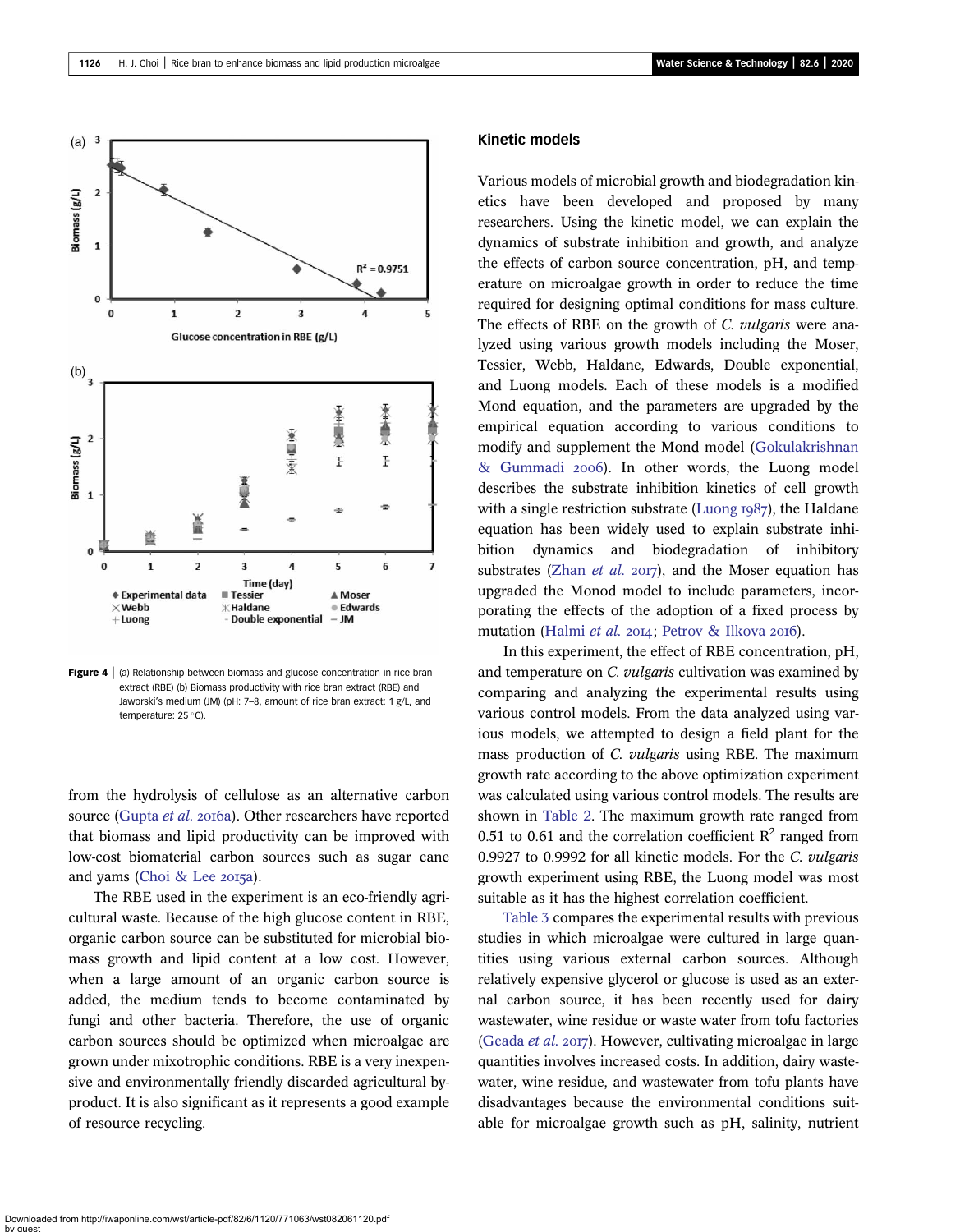| Model              | Equation                                             | <b>Parameters</b>                                 | $R^2$  |
|--------------------|------------------------------------------------------|---------------------------------------------------|--------|
| Moser              | $\mu = \mu_m S^n / (K_s + S^n)$                      | $n = 0.67, K_s = 0.93, \mu_m = 0.51$              | 0.9367 |
| Tessier            | $\mu = \mu_m [1 - \exp(-S/K_s)]$                     | $K_s = 1.36$ , $\mu_m = 0.58$                     | 0.9362 |
| Webb               | $\mu = {\mu_m S[1 + (S/K_i)]}/{K_s + S + (S^2/K_i)}$ | $K_i = 1.14, K_s = 0.83, \mu_m = 0.58$            | 0.9582 |
| Haldane            | $\mu = \mu_m S / [(K_s + S) + (1 + S/K_i)]$          | $K_i = 1.12, K_s = 1.07, \mu_m = 0.56$            | 0.9975 |
| Edwards            | $\mu = [\mu_m S / (K_s + S)] \exp^{(-S/Ki)}$         | $K_i = 2.15, K_s = 0.99, \mu_m = 0.57$            | 0.9432 |
| Double exponential | $\mu = \mu_m [\exp(-S/K_i) - \exp(-S/K_s)]$          | $K_i = 2.55, K_s = 1.09, \mu_m = 0.57$            | 0.9672 |
| Luong              | $\mu = \mu_m S/(K_s + S)(1 - S/S_m)^n$               | $S_m = 19.84, K_s = 0.99, \mu_m = 0.61, n = 2.41$ | 0.9992 |

<span id="page-7-0"></span>Table 2 | Estimated parameters of various substrate inhibition models

Where  $\mu$  (1/h) and  $\mu_m$  (1/h) are the specific growth rate and maximum specific growth rate, respectively. S (mg/L), K<sub>s</sub> (mg/L), and S<sub>m</sub> (mg/L) are the limiting substrate concentration (RBE in this study), the Monod half saturation constant, and the maximum substrate inhibitory concentration at which no growth was observed, respectively. n is the constant which accounts for the relationship between  $\mu$  and S. K<sub>i</sub> (mg/L) is the substrate inhibition constant and its high value indicates that the culture is less sensitive to substrate inhibition.

**Table 3** Comparison of mixotrophic performance of Chlorella vulgaris cultivated under different conditions according to literature and in this work

| <b>Microalgae strain</b> | <b>Carbon source</b>                 | Dose of carbon source (g/L) | Lipid content (%)    | Biomass (g/L)     | Reference                                                            |
|--------------------------|--------------------------------------|-----------------------------|----------------------|-------------------|----------------------------------------------------------------------|
| Chlorella vulgaris       | Cheese whey                          | 2.2 (hydrolyzed)            | 32.0                 | 2.6               | Salati et al. (2017)                                                 |
| Chlorella vulgaris       | Sodium acetate<br>Sodium bicarbonate | 5<br>5                      | 42.5<br>26.3         | 1.2<br>1.3        | Azizi et al. (2018)<br>Azizi et al. (2018)                           |
| Chlorella sp.            | Sucrose                              |                             | 35.5                 | 0.5               | Lin & Wu (2015)                                                      |
| Chlorella sorokiniana    | Na-Acetate<br>Fructose<br>Molasses   | 5<br>5<br>5                 | 20.0<br>26.1<br>30.6 | 1.5<br>1.3<br>1.6 | Mondal et al. (2017)<br>Mondal et al. (2017)<br>Mondal et al. (2017) |
| Chlorella vulgaris       | Glucose                              | 2                           | 21.0                 | 1.7               | Fu <i>et al.</i> $(2017)$                                            |
| Chlorella sp.            | Glycerol                             | 5                           | 17.8                 | 1.7               | Ma <i>et al.</i> $(2016)$                                            |
| Chlorella vulgaris       | Rice bran extract                    |                             | 33.6                 | 2.5               | This study                                                           |

concentration, and temperature must be controlled. However, large-scale microalgae cultivation using RBE is very economical because it is very simple to apply and waste is recycled because it can be mass cultivated using general conditions without the need to specially control the condition of the parameters. Compared with the previous studies, the production of C. vulgaris using RBE showed high biomass and high lipid content.

#### Lipid content and composition of total fatty acids

The lipid content of microalgae includes 30–60% of dry weight depending on the species. Also, the photosynthetic efficiency and lipid product potential of microalgae are higher than for land crops [\(Lin & Wu](#page-10-0)  $2015$ ). The lipid content of microalgae is a source of biofuel, a neutral compound that is stored predominantly in microalgae under stressful conditions such as strong and high amounts of light or malnutrition (Li [et al.](#page-10-0) 2014; [Mondal](#page-10-0) et al. 2017). That is, under environmental stress conditions such as nutrient starvation and strong light, microalgae rapidly stop dividing and lipids are accumulated in the cells (Fu [et al.](#page-9-0)  $2017$ ). [Table 4](#page-8-0) compares the lipid content of C. vulgaris grown on RBE with C. vulgaris grown on JM. C. vulgaris grown on RBE showed lipid content of 33.6%, while C. vulgaris cultivated on JM showed lipid content of about 10.7%, indicating that *C. vulgaris* grown on RBE had about 3.2 times more lipid content than that cultivated on JM. This is probably because RBE contains a large amount of sugar, including glucose, which is believed to store more lipids than C. vulgaris grown on JM. When microalgae are cultured in mixotrophic conditions, they can produce 4.98 times more biomass than those cultured in autotrophic conditions and 2.28 times higher biomass than those cultured in heterotrophic conditions ([Gupta](#page-9-0) et al. 2015). In addition, while the lipid content is 10–14.5% when grown in authotrophic conditions, this increases to 20–25% and 25–35% in the heterotrophic and mixotrophic conditions, respectively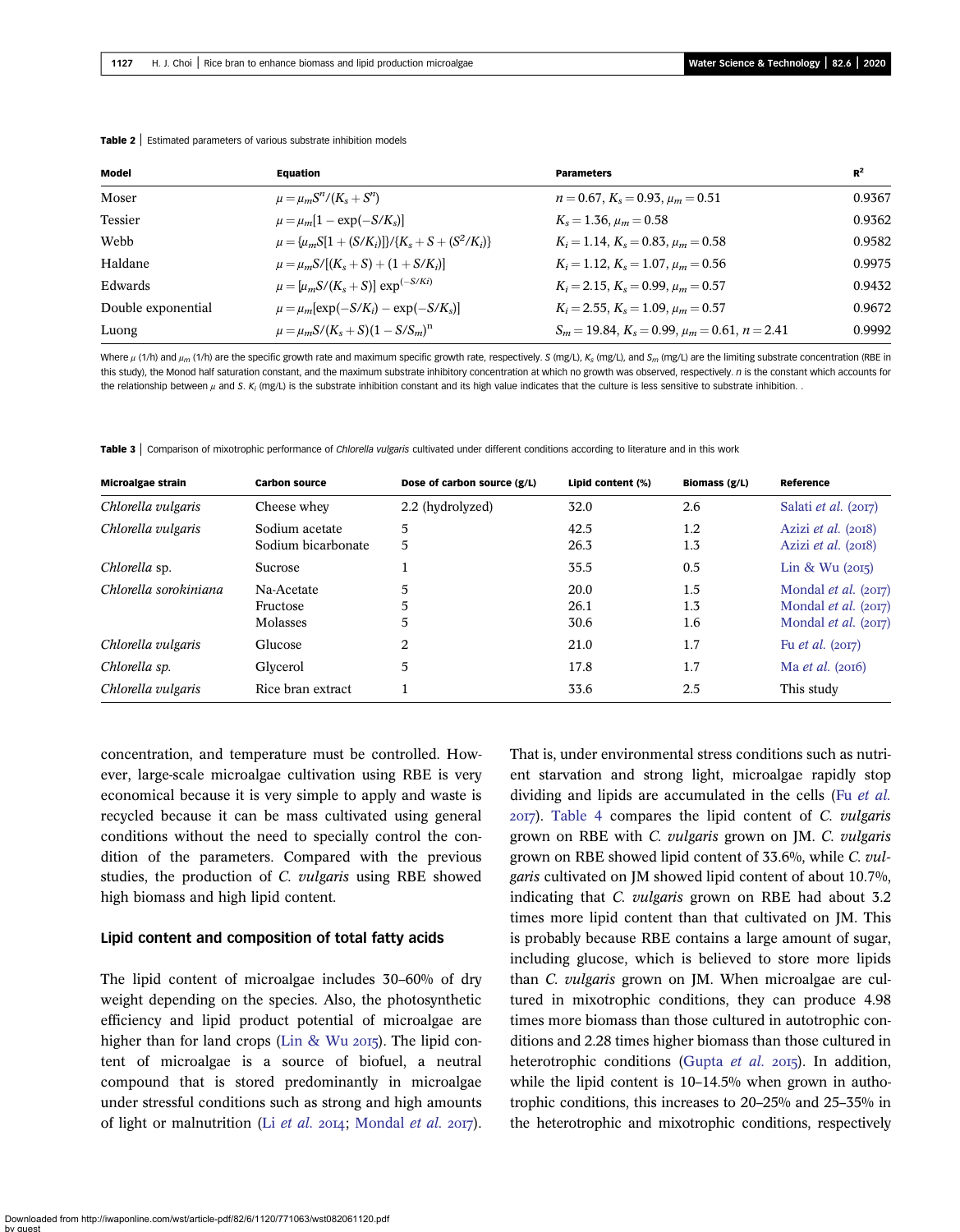<span id="page-8-0"></span>

| <b>Table 4</b> Lipid content in dry mass of investigated algae species and composition of total |
|-------------------------------------------------------------------------------------------------|
| fatty acid profiles of Chlorella vulgaris oil                                                   |

|            | Lipid content in dry<br>biomass of algae* (%) | <b>Composition of total fatty</b><br>acids (%) |                |  |
|------------|-----------------------------------------------|------------------------------------------------|----------------|--|
|            |                                               | saturated                                      | unsaturated    |  |
| ΙM         | $10.7 \pm 1.3$                                | $37.0 \pm 1.2$                                 | $63.0 \pm 2.5$ |  |
| <b>RBE</b> | $33.6 + 3.6$                                  | $34.0 + 1.2$                                   | $66.1 + 2.6$   |  |

Data from 7-day cell growth of medium, pH 7–8, amount of RBE: 1 g/L and temperature:  $25°C$ 

JM: Jaworski's medium, RBE: Rice bran extract.

(Li [et al.](#page-10-0) 2014; [Gupta](#page-9-0) et al. 2016c). In particular, when the quantity of glucose increased, which improves the photosynthesis and absorption capacity of microalgae, the lipid content in the microalgae cells increased by more than 30% [\(Geada](#page-9-0) et al. 2017).

The microalgae are mostly single cells. Depending on the species, the lipid content and the chain length of the fatty acids contained may vary from C10 to C24 ([Choi &](#page-9-0) Lee  $20I4$ ). The contents of saturated and unsaturated fatty acids are important for using oil or vegetable oil produced from microalgae as biodiesel. The high content of saturated fatty acids means that biodiesel also has a high degree of saturation and can easily cause problems when using biodiesel higher than gasoline in winter due to its hardness [\(Choi &](#page-9-0) Lee 2019). Therefore, the content of saturated fatty acids is important when using vegetable or animal oils as biodiesel. The total saturated fatty acid content of C. vulgaris in JM was 37.0%, which was about 3% higher than that of C. vulgaris in RBE. That is, the content of saturated fatty acid decreased by 3% and the content of unsaturated fatty acid increased by 3% in C. vulgaris grown on RBE compared with C. vulgaris grown on JM. In general, saturated fatty acids are very stable and polyunsaturated fatty acids are faster to oxidize than monounsaturated fatty acids ([Choi & Lee](#page-9-0)  $2015b$ ). As the level of unsaturation increases, oxidation is considered to be about 10 times faster ([Choi](#page-9-0)  $&$  Lee 2014). Thus, the higher the content of unsaturated fatty acids in the biodiesel component, the faster the automatic oxidation proceeds (Li  $et$  al.  $2014$ ).

Various carbon sources such as sodium acetate, fructose, glucose, glycerol, sucrose, and acetate have been successfully applied to increase the growth rate and lipid content of microalgae [\(Geada](#page-9-0) et al.  $2017$ ). However, these carbon sources incur additional cost. The commercial prices of glucose, glycerol, and acetate are currently 0.5– 0.8, 0.6–0.7 and 0.9–0.94 USD/kg, respectively ([Choi &](#page-9-0) Yu 2015; [Gupta](#page-9-0) et al. 2016a). The RBE used in this study is very significant in terms of resource circulation because it is a recycled waste product, it is simple to process, inexpensive, and is very effective for increasing microalgae growth rate and lipid content. In addition, economic value can be created by producing high-value useful substances such as health supplements, natural pigments, and medicinal materials from biomass obtained through the mass culture of microalgae. Moreover, the large-scale cultivation of microalgae can contribute to the resolution of global environmental problems such as the reduction of atmospheric toxin concentrations through biochemical  $CO<sub>2</sub>$ fixation. In other words, microalgal biotechnology is a promising future industry that can promote the development of environmental industry along with the activation of biotechnology industry.

### **CONCLUSIONS**

In order to investigate the effect of RBE on C. vulgaris cultivation, the growth rate of microalgae was analyzed using various growth control models according to the pH, temperature, and RBE amount, which are the main parameters of microalgal growth. In addition, the biomass grown on RBE was harvested and compared with C. vulgaris grown in JM in terms of the amount of lipid and lipid components. From the result, C. *vulgaris* showed the highest growth rate at pH 7–8, temperature of  $25-30$  °C, and RBE concentration of 1 g/L; also, four times more biomass was able to be harvested than that in the JM. In the analysis using various growth model analyses, the Luong model was the most suitable empirical formula for the mass culture experiment of C. vulgaris using RBE, with the highest correlation coefficient. The lipid contents of C. *vulgaris* grown in RBE were about three times higher than those of C. vulgaris grown in JM. In addition, the content of saturated fatty acids was about 3% less than that of C. vulgaris grown on JM. According to the above results, when *C. vulgaris* is cultured using RBE, high amounts of biomass and high lipid content can be obtained with a small amount of RBE. RBE is a discarded waste and has a high glucose content; it can thus be replaced by an organic carbon source to increase microbial biomass growth and lipid content at low cost.

#### ACKNOWLEDGEMENT

This study was supported by the Basic Science Research Program through the National Research Foundation (NRF)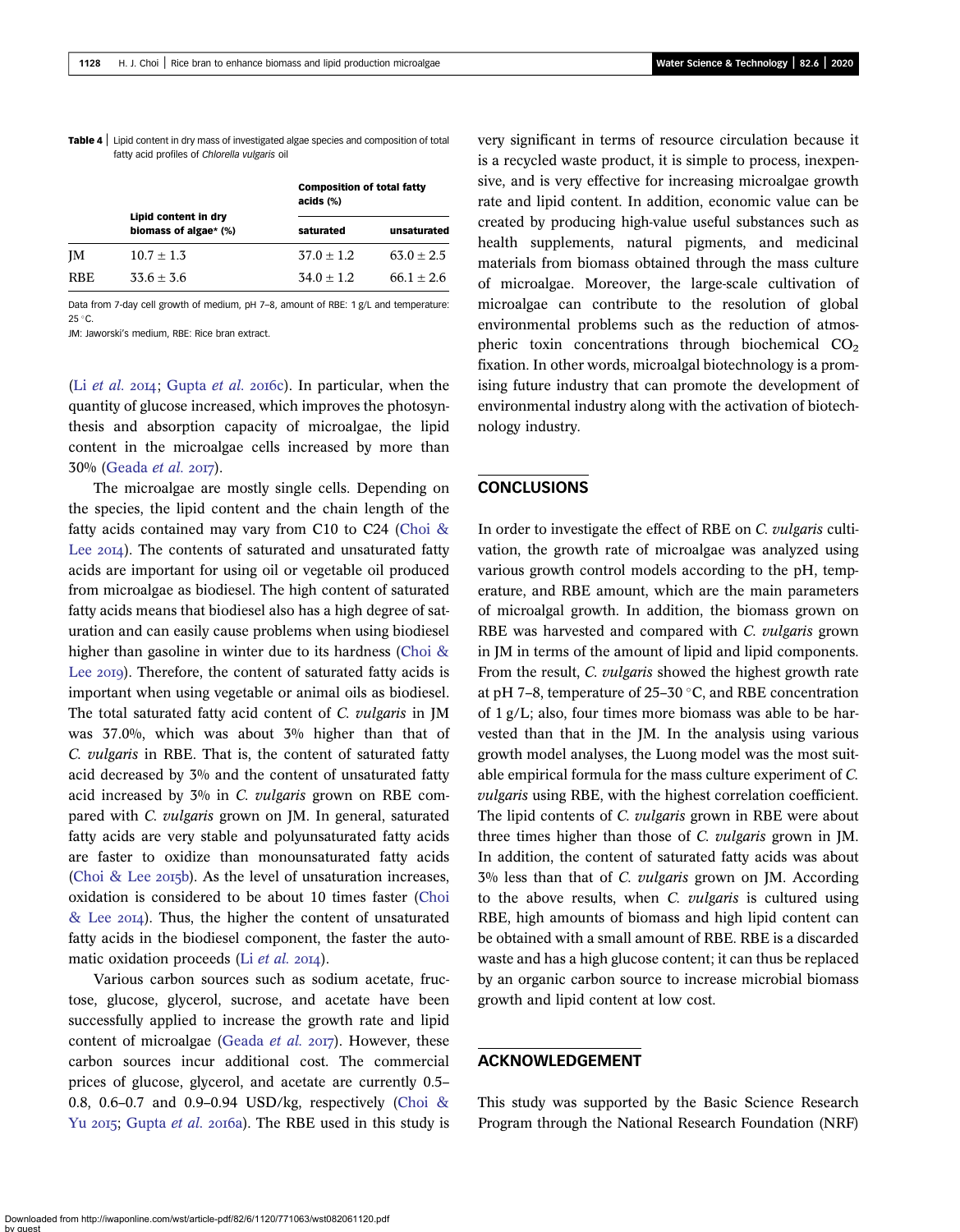<span id="page-9-0"></span>of Korea, funded by the Ministry of Education, Science and Technology (2019R1H1A280120).

## DECLARATION OF COMPETING INTEREST

The authors declare that they have no conflicts of interest.

# STATEMENT OF INFORMED CONSENT, HUMAN/ ANIMAL RIGHTS

No conflicts, informed consent, human or animal rights applicable.

## DECLARATION OF AUTHOR CONTRIBUTIONS

All authors whose names are listed in this manuscript certify that they have participated sufficiently in the work to take public responsibility for the content, including participation in the concept, design, data, collection, analysis, writing, and revision of manuscript.

## DATA AVAILABILITY STATEMENT

All relevant data are included in the paper or its Supplementary Information.

## **REFERENCES**

- Ansari, F. A., Singh, P., Guldhe, A. & Bux, F. 2017 [Microalgal](http://dx.doi.org/10.1016/j.algal.2016.11.015) [cultivation using aquaculture wastewater: integrated biomass](http://dx.doi.org/10.1016/j.algal.2016.11.015) [generation and nutrient remediation](http://dx.doi.org/10.1016/j.algal.2016.11.015). Algal Research 21, 169–177.
- Azizi, K., Moraveji, M. K. & Najafabadi, H. A. 2018 A review on bio-fuel production from microalgal biomass by using pyrolysis method. Renewable & Sustainable Energy Reviews 82, 3046–3059.
- Cheah, W. Y., Ling, T. C., Show, P. L., Juan, J. C. & Lee, D. J. [Cultivation in wastewaters for energy: a microalgae platform.](http://dx.doi.org/10.1016/j.apenergy.2016.07.015) Applied Energy 179, 609–625.
- Chiu, S. Y., Kao, C. Y., Chen, T. Y., Chang, Y. B. & Lin, C. S. [Cultivation of microalgal](http://dx.doi.org/10.1016/j.biortech.2014.11.080) Chlorella for biomass and lipid [production using wastewater as nutrient resource.](http://dx.doi.org/10.1016/j.biortech.2014.11.080) Bioresource Technology 184, 179–189.
- Choi, H. J. 2014 [Effect of optical panel distance in a](http://dx.doi.org/10.1007/s11274-014-1626-z) [photobioreactor for nutrient removal and cultivation of](http://dx.doi.org/10.1007/s11274-014-1626-z) [microalgae.](http://dx.doi.org/10.1007/s11274-014-1626-z) World Journal of Microbiology and Biotechnology 30 (7), 2015–2023.
- Choi, H. J. & Lee, S. M. 2014 [Effect of optical panel thickness for](http://dx.doi.org/10.1007/s00449-013-1039-7) [nutrient removal and cultivation of microalgae in the](http://dx.doi.org/10.1007/s00449-013-1039-7) [photobioreactor.](http://dx.doi.org/10.1007/s00449-013-1039-7) Bioprocess and Biosystems Engineering 37 (4), 697–705.
- Choi, H. J. & Lee, S. M. 2015a [Effect of the N/P ratio on biomass](http://dx.doi.org/10.1007/s00449-014-1317-z) [productivity and nutrient removal from municipal wastewater](http://dx.doi.org/10.1007/s00449-014-1317-z). Bioprocess and Biosystems Engineering 38 (4), 761–766.
- Choi, H. J. & Lee, S. M. 2015b [Biomass and oil content of](http://dx.doi.org/10.4491/eer.2014.043) [microalgae under mixotrophic conditions](http://dx.doi.org/10.4491/eer.2014.043). Environmental Engineering Research 20 (1), 25–32.
- Choi, H. J. & Lee, S. Y. 2019 [Advances in microalgal biomass/](http://dx.doi.org/10.4491/eer.2018.193) [bioenergy production with agricultural by-products: analysis](http://dx.doi.org/10.4491/eer.2018.193) [with various growth rate models.](http://dx.doi.org/10.4491/eer.2018.193) Environmental Engineering Research 24 (2), 271–278.
- Choi, H. J. & Yu, S. W. 2015 [Influence of crude glycerol on the](http://dx.doi.org/10.1080/13102818.2015.1013988) [biomass and lipid content of microalgae.](http://dx.doi.org/10.1080/13102818.2015.1013988) Biotechnology & Biotechnological Equipment 29 (3), 506–513.
- Farooq, W., Lee, H. U., Huh, Y. S. & Lee, Y. C. 2016 [Chlorella](http://dx.doi.org/10.1016/j.algal.2016.05.004) vulgaris [cultivation with an additive of magnesium](http://dx.doi.org/10.1016/j.algal.2016.05.004)[aminoclay](http://dx.doi.org/10.1016/j.algal.2016.05.004). Algal Research 17, 211–216.
- Figueroa-Torres, G. M., Pittman, J. K. & Theodoropoulos, C. [Kinetic modelling of starch and lipid formation during](http://dx.doi.org/10.1016/j.biortech.2017.05.177) [mixotrophic, nutrient-limited microalgal growth.](http://dx.doi.org/10.1016/j.biortech.2017.05.177) Bioresource Technology 241, 868–878.
- Fu, L., Cui, X., Li, Y., Xu, L. & Crittenden, J. C. 2017 [Excessive](http://dx.doi.org/10.1016/j.cej.2017.07.182) [phosphorus enhances](http://dx.doi.org/10.1016/j.cej.2017.07.182) Chlorella regularis lipid production [under nitrogen starvation stress during glucose heterotrophic](http://dx.doi.org/10.1016/j.cej.2017.07.182) [cultivation](http://dx.doi.org/10.1016/j.cej.2017.07.182). Chemical Engineering Journal 330, 566–572.
- Geada, P., Vasconcelos, V., Vicente, A. & Fernandes, B. [Chapter 13: microalgal biomass cultivation.](http://dx.doi.org/10.1016/B978-0-444-63784-0.00013-8) Algal Green Chemistry 257–284.
- Gokulakrishnan, S. & Gummadi, S. N. 2006 [Kinetics of cell](http://dx.doi.org/10.1016/j.procbio.2005.12.018) [growth and caffeine utilization by](http://dx.doi.org/10.1016/j.procbio.2005.12.018) Pseudomonas sp. GSC [1182.](http://dx.doi.org/10.1016/j.procbio.2005.12.018) Process Biochemistry 41, 1417–1421.
- Gupta, P. L., Lee, S. M. & Choi, H. J. 2015 [A mini review:](http://dx.doi.org/10.1007/s11274-015-1892-4) [photobioreactors for large scale algal cultivation](http://dx.doi.org/10.1007/s11274-015-1892-4). World Journal of Microbiology and Biotechnology 31, 1409–1417.
- Gupta, P. L., Choi, H. J. & Lee, S. M. 2016a [Enhanced nutrient](http://dx.doi.org/10.1007/s11356-016-6224-1) [removal from municipal wastewater assisted by mixotrophic](http://dx.doi.org/10.1007/s11356-016-6224-1) [microalgal cultivation using glycerol.](http://dx.doi.org/10.1007/s11356-016-6224-1) Environmental Science and Pollution Research 23, 10114–10123.
- Gupta, P. L., Choi, H. J., Pawar, R. R., Jung, S. P. & Lee, S. M. b [Enhanced biomass production through optimization of](http://dx.doi.org/10.1016/j.jenvman.2016.10.018) [carbon source and utilization of wastewater as a nutrient](http://dx.doi.org/10.1016/j.jenvman.2016.10.018) [source](http://dx.doi.org/10.1016/j.jenvman.2016.10.018). Journal of Environmental Management 184, 585–595.
- Gupta, P. L., Lee, S. M. & Choi, H. J. 2016c [Integration of](http://dx.doi.org/10.1007/s11274-016-2090-8) [microalgal cultivation system for wastewater remediation](http://dx.doi.org/10.1007/s11274-016-2090-8) [and sustainable biomass production.](http://dx.doi.org/10.1007/s11274-016-2090-8) World Journal of Microbiology and Biotechnology 32 (8), 1–11.
- Halmi, M. I. E., Shukor, M. S. & Shukor, M. Y. 2014 Evaluation of several methematical models for fitting the growth and kinetics of the catechol-degrading Candida parasilopsis: part 2. Journal Environmental Bioremdiation & Toxicology 2 (2), 53–57.
- Heimann, K. 2016 [Novel approaches to microalgal and](http://dx.doi.org/10.1016/j.copbio.2016.02.024) [cyanobacterial cultivation for bioenergy and biofuel](http://dx.doi.org/10.1016/j.copbio.2016.02.024) [production.](http://dx.doi.org/10.1016/j.copbio.2016.02.024) Current Opinion in Biotechnology 38, 183–189.